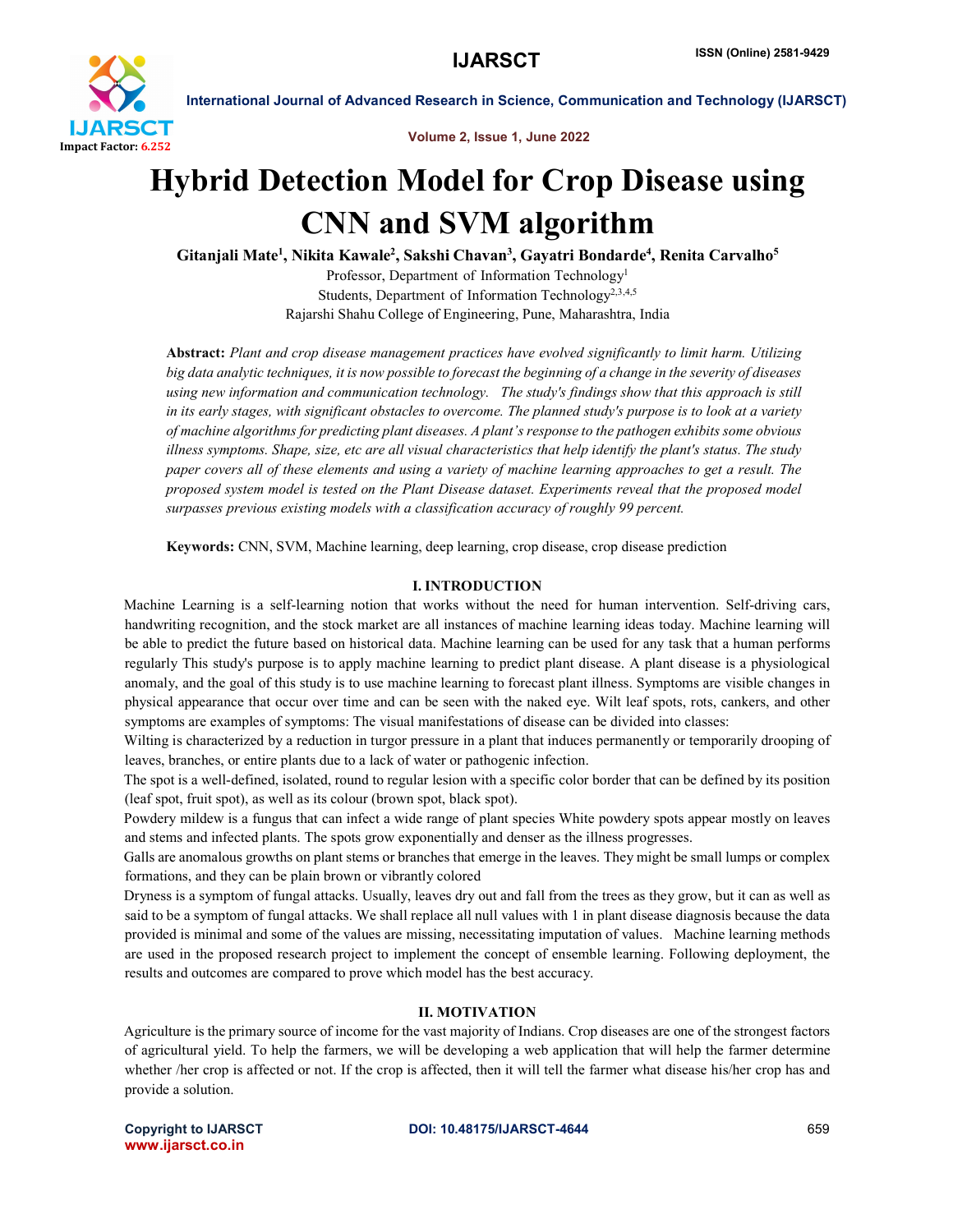

#### Volume 2, Issue 1, June 2022

#### III. LITERATURE SURVEY

[1] Paper Name -Real-Time Detection of Apple Leaf Diseases Using Deep Learning Approach Based on Improved Convolutional Neural Networks.

Author -Peng Jiang, Yuehan Chen, Bin Liu, Dongjian He, and Chunquan Liang Year -2019

Description - This model is being used to predict plant disease in apple trees. This model is slower than the existing models. Though it is slower, the accuracy rate of this model is higher(78.80% mAP).

[2] Paper Name - A Model of Plant Identification System Using GLCM, Lacunarity, and Shen Features Author : Abdul Kadir

Year 2014

Description - This study examined two types of datasets that are widely used to assess plant identification system performance.

[3] Paper Name - Forecasting Plant and Crop Disease: An Explorative Study on Current Algorithms.

Author: Gianni Fenu and Francesca Maridina Malloci

Year -2021

Description - The results of the study reveal that this practice is still in its infancy and that many barriers need to be overcome.

[4] Paper Name - Crop Disease Detection Using Deep Learning.

Author - Rupanjali D. Baruah, R.M. Bhagat, Sudipta Roy, L.N. Sethi

Year - 2018

Description - The model proposed in this paper is based on deep learning.is trained using public datasets having images of healthy and diseased plant leaves. The model accomplishes its objectives by image classification of leaves as diseased or healthy depending on the defect pattern.

[5] Paper Name - Plant Disease Prediction using Machine Learning Algorithms

Author: G. Prem Rishi Kranth, M. Hema Lalitha, Laharika Basava, Anjali Mathur

Year -2018

Description - The goal of the proposed inquiry is to come up with different machine algorithms for plant disease prediction. The malady has tangible repercussions on a plant, such as a response to the infection.

### IV. EXISTING SYSTEM

[1] Apple leaf disease detection

- It uses RCNN.
- This model can only diagnose infection in apple trees.
- Slower model
- It has an accuracy of 78.89 %.

[2] Plant Infection Detection Using Image Processing.

- It uses KNN and GLCM techniques.
- KNN is not quite as good as CNN whenever it comes to image processing.
- Accuracy is around 98 %.

#### V. PROPOSED SYSTEM

#### Hardware

- 1. Processor Intel i3 core
- 2. Key Board Standard Windows Keyboard.
- 3. Mouse 2 or 3 Button Mouse

www.ijarsct.co.in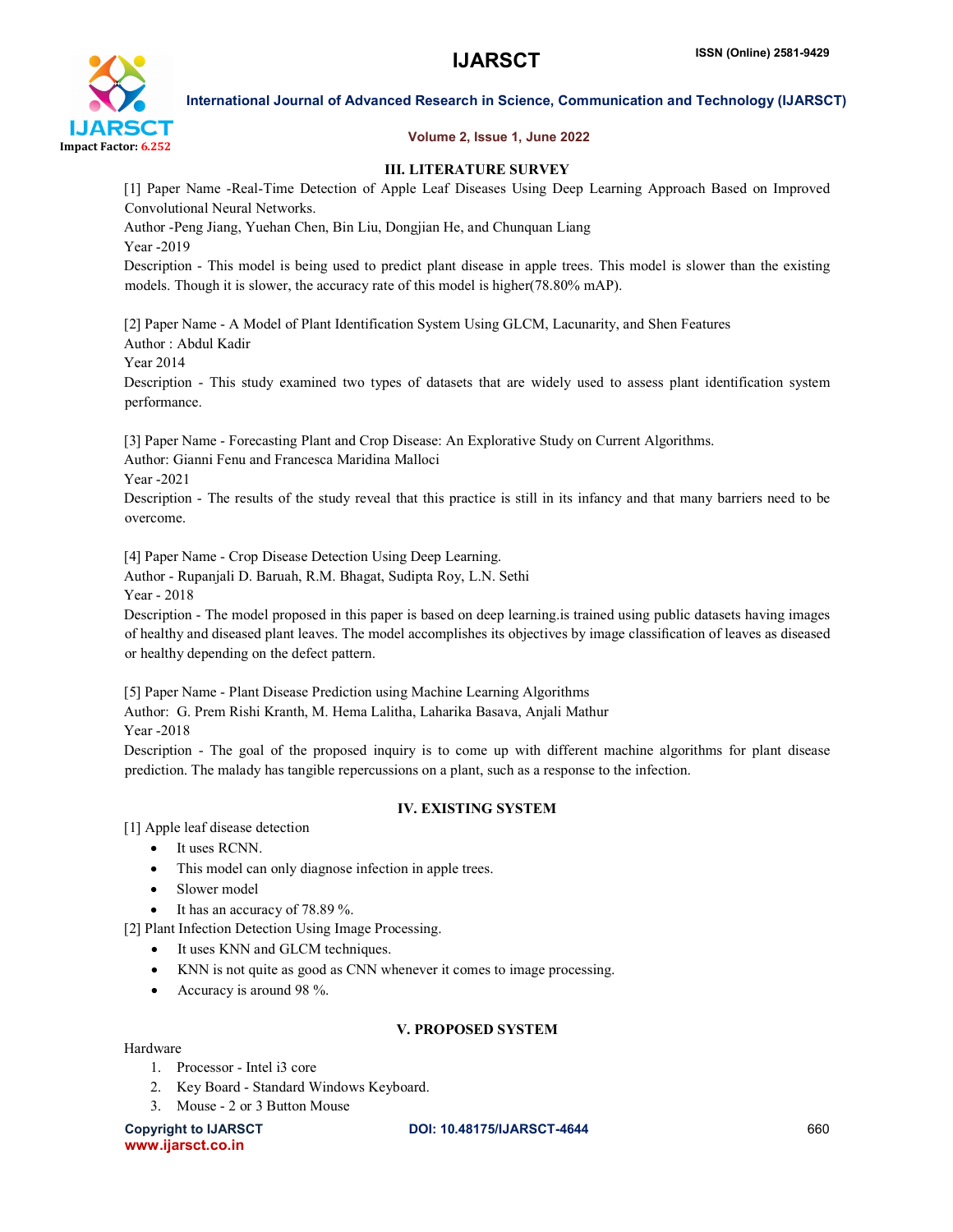

#### Volume 2, Issue 1, June 2022

Software

- 1. OS -Windows 7 (min).
- 2. Coding Languages used Python, MySQL.
- 3. IDE Anaconda.
- 4. Sypder

We are using the CNN which is also known as Convolutional Neural Network, instead of the ANN which is also known Articulated Neural Network. CNN trumps ANN in terms of accuracy, according to evaluations.. As some models with CNN already exist, we will be using the CNN algorithm along with the SVM algorithm.

## VI. ALGORITHM

The hereunder is the algorithm used throughout the proposed framework:

### 6.1 CNN Algorithm

 A CNN (convolutional neural network) is a deep learning neural network that analyses structured arrays of data, like representations.

These proposed techniques are currently the best we have for image processing that is automated.

- Images contains data in the RGB format.
- Instead of an image, the computer sees a series of numbers. To store color images, 3D arrays are used.
- In the first two dimensions, the pixel's height and width is stored.
- The last measure reflects the red, green, and blue hues present in each pixel.
- Convolutional Neural Networks have 3 sorts of layers:
- 1) Convolutional Layer.
- 2) Pooling Layer.
- 3) Fully-Connected layer.

### 6.2 SVM Algorithm

- The Support Vector Machine, often known as SVM, is an extensively used Supervised Learning method for solving classification and regression situations. Therefore, it is best fit to classification.
- The SVM algorithm aims to find the decision boundary for categorizing n-dimensional space added to classes so that future data points may be conveniently sorted. The hyperplane is indeed the best decision plane feasible.
- SVM can be used to choose the extreme points that help build the hyperplane. The technique is called a Support Vector Machine since it uses support vectors to represent extreme cases or examples. Consider the picture below, which illustrates the usage of a decision boundary or hyperplane to identify two distinct categories:

### A. Types of SVM

1. For linearly separable data, which is defined as data that can be divided into two main classes using a single straight line, linear SVM classifiers are used.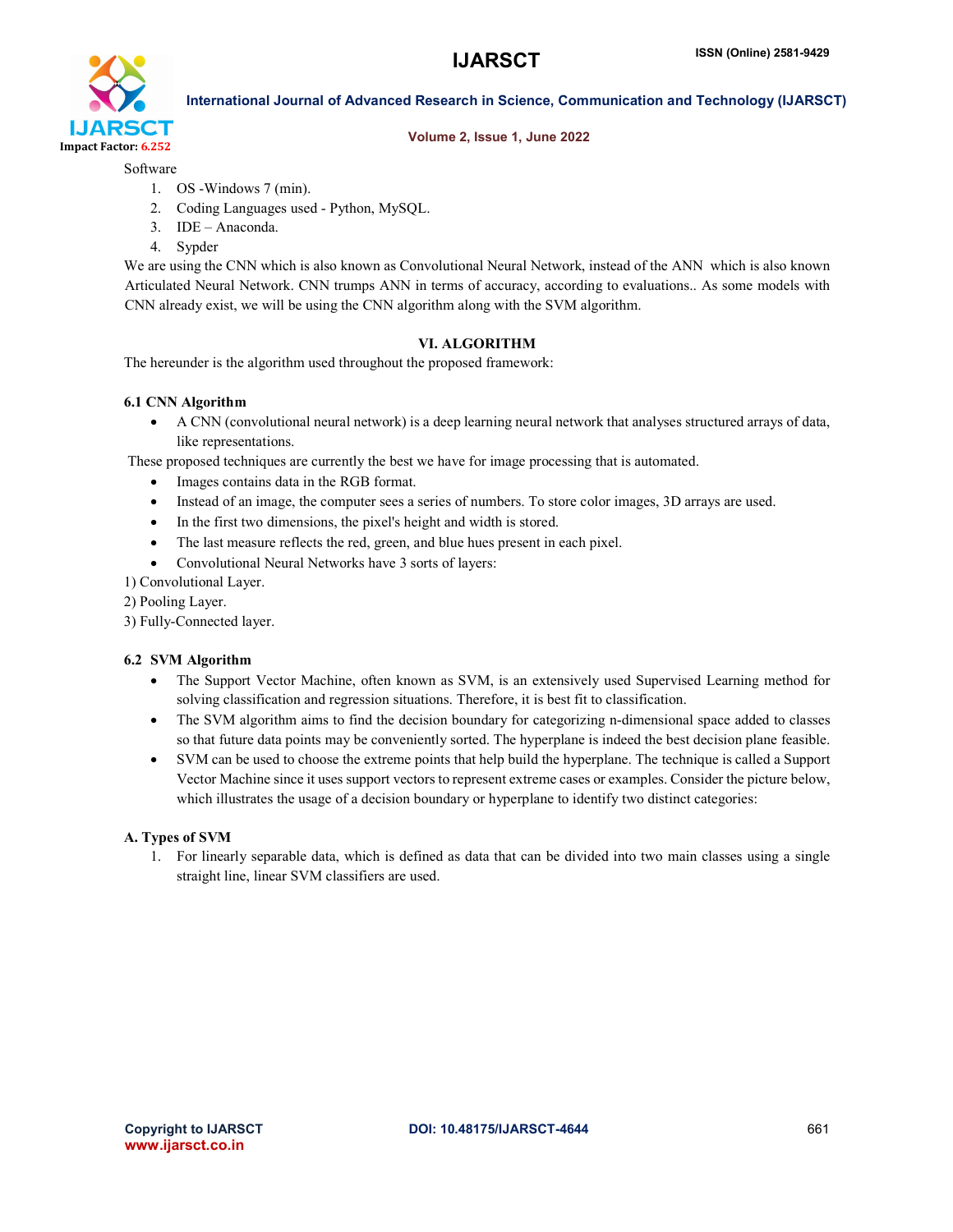

#### Volume 2, Issue 1, June 2022

#### VII. SYSTEM ARCHITECTURE

Flow Chart



Figure 1 Flow Chart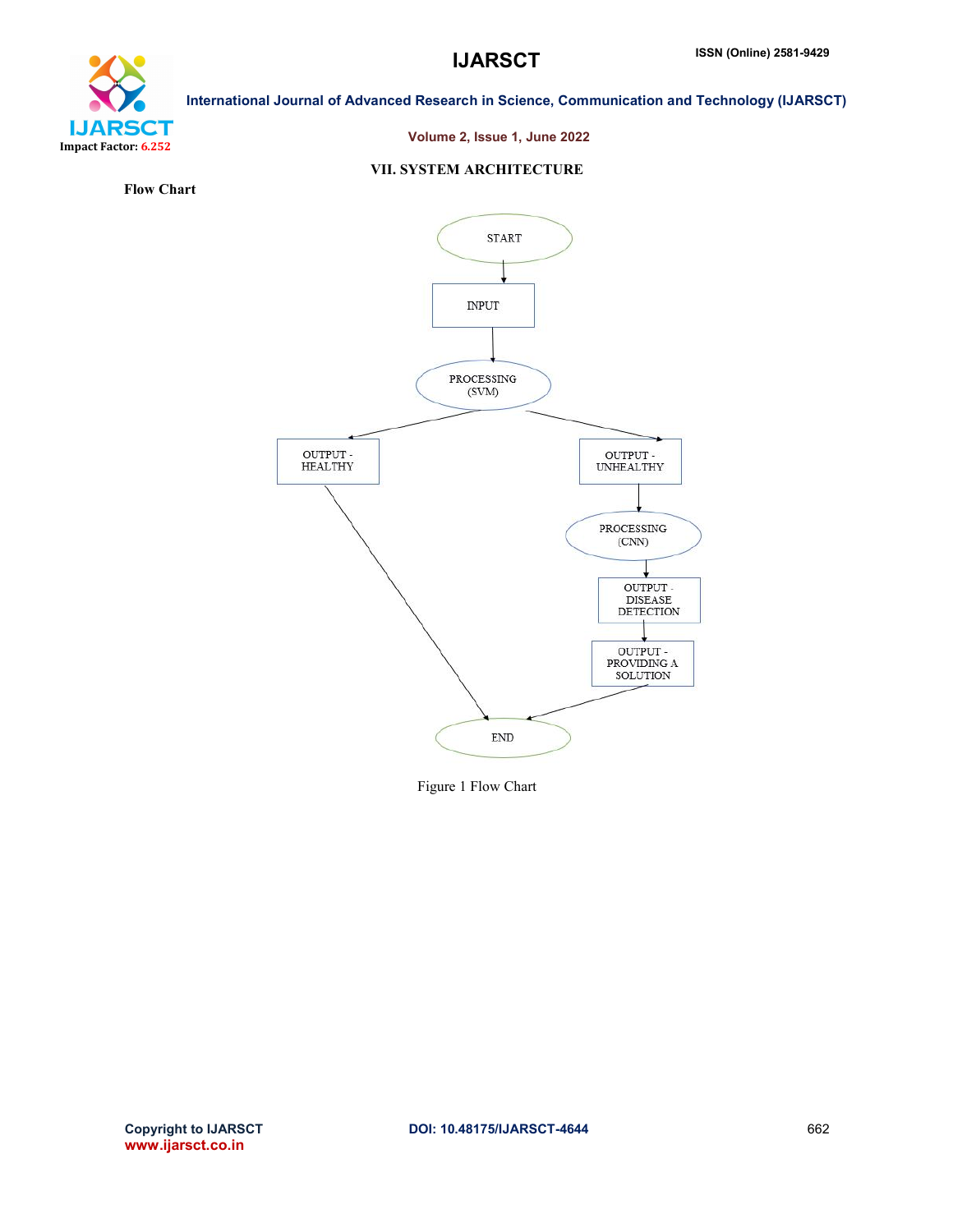

#### Volume 2, Issue 1, June 2022

Block Diagram



Figure 4 CNN Architecture

#### VIII. RESULT

 Our model is a hybrid model that uses the CNN and the SVM algorithms. This model surpasses the previous models. The accuracy of this model is approximately 99 %.

www.ijarsct.co.in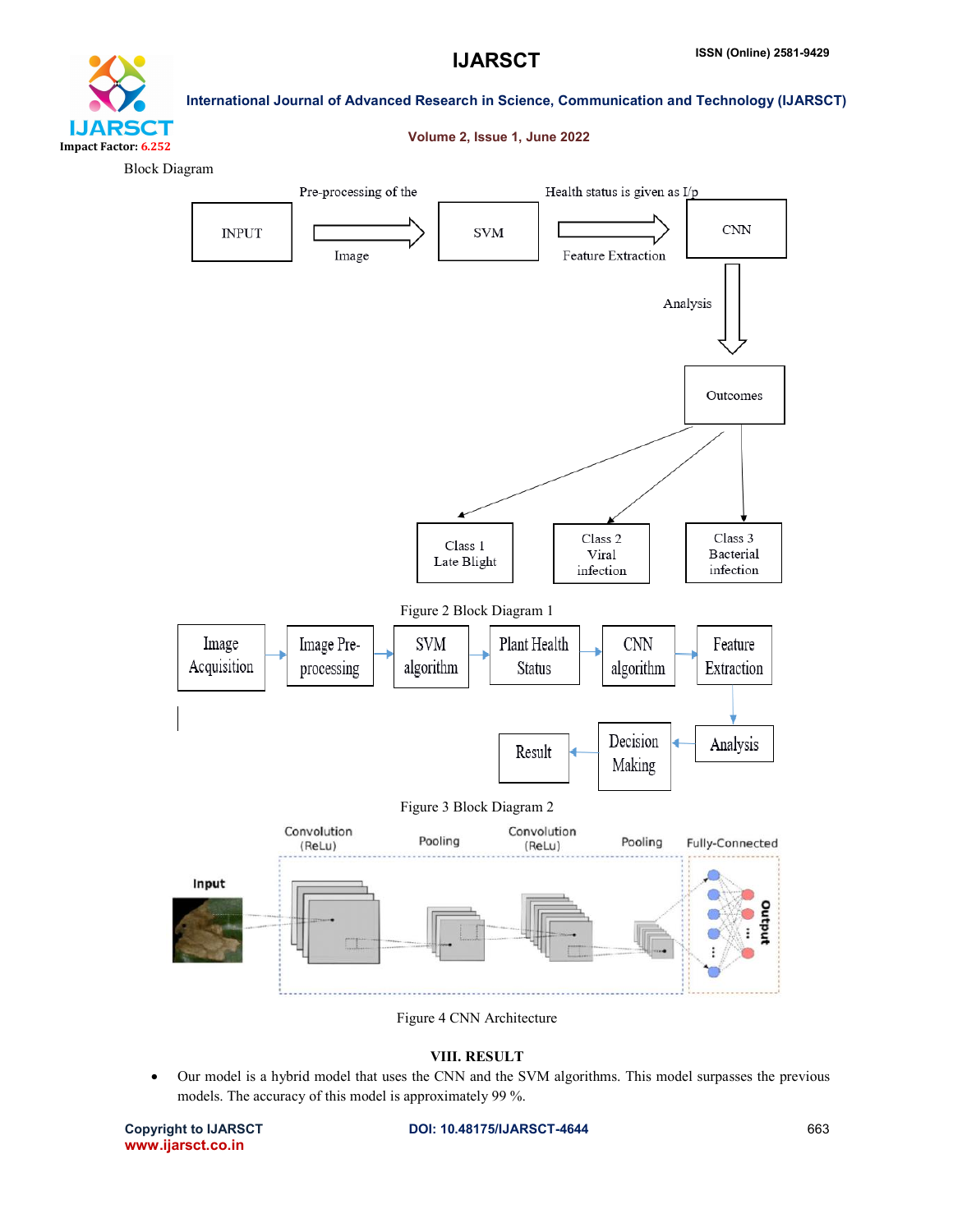# IJARSCT Impact Factor: 6.252

International Journal of Advanced Research in Science, Communication and Technology (IJARSCT)

#### Volume 2, Issue 1, June 2022

- The comparison with of accuracies with different frame rates is as shown below:
- As there is a trade-off between accuracy and speed, 25 FPS with an accuracy of 98.99% was decided to be best suitable for the training and demonstration of the system.

| Accuracy | <b>FPS</b> |
|----------|------------|
| 99.99%   |            |
| 98.99%   | 25         |
| 89%      | 50         |
| 75%      | 100        |

As there is a trade-off between accuracy and speed, 25 FPS with an accuracy of 98.99% was decided to be best suitable for the training and demonstration of the system.

Performance Metrics:

- Precision: 0.99021
- Recall: 0.74
- True Positive: 3805
- True Negative: 3843
- False Positive: 195
- False Negative: 157
- Average Precision: 0.99085

#### Confusion Matrix:

|                          |      | Class1(positive) Class2(negative) |
|--------------------------|------|-----------------------------------|
| $\vert$ Class1(positive) | 3843 | 195                               |
| Class2(negative)         | 157  | 3805                              |

#### IX. FUTURE SCOPE

- We plan to add more data to improving the dataset's accuracy.
- We aim to expand our model that include diseases.

#### X. CONCLUSION

We created a hybrid model for image processing using the CNN and the SVM algorithm to detect plant diseases at an early stage so that they can be cured fast and will not affect the crop yield. Our model surpasses the previous models and it has a high accuracy of around 99 %.

#### XI. ACKNOWLEDGEMENT

It gives us great pleasure in presenting the preliminary project report on 'HYBRID MODEL FOR AUTOMATIC CROP DISEASE DETECTION USING CNN AND SVM ALGORITHM'.

I would like to take this opportunity to thank my internal guide, Prof. Gitanjali Mate for giving us all the help and guidance we needed. I am really grateful to them for their kind support. Their valuable suggestions were very helpful.

I am also grateful to Prof. Dr. Nihar Ranjan Name, Head of IT Engineering Department, College Name for his indispensable support, suggestions.

In the end, our special thanks to the Other Person Name for providing various resources, such as a laboratory with all the needed software platforms, continuous Internet connection, for our Project.

#### **REFERENCES**

- [1]. Peng Jiang, Yuehan Chen, Bin Liu, Dongjian He, and Chunquan Liang ,,"Real-Time Detection of Apple Leaf Diseases Using Deep Learning Approach Based on Improved Convolutional Neural Networks",2019
- [2]. Abdul Kadir ,, "A Model of Plant Identification System Using GLCM, Lacunarity, and Shen Features", 2014

www.ijarsct.co.in

Copyright to IJARSCT **DOI: 10.48175/IJARSCT-4644** 664